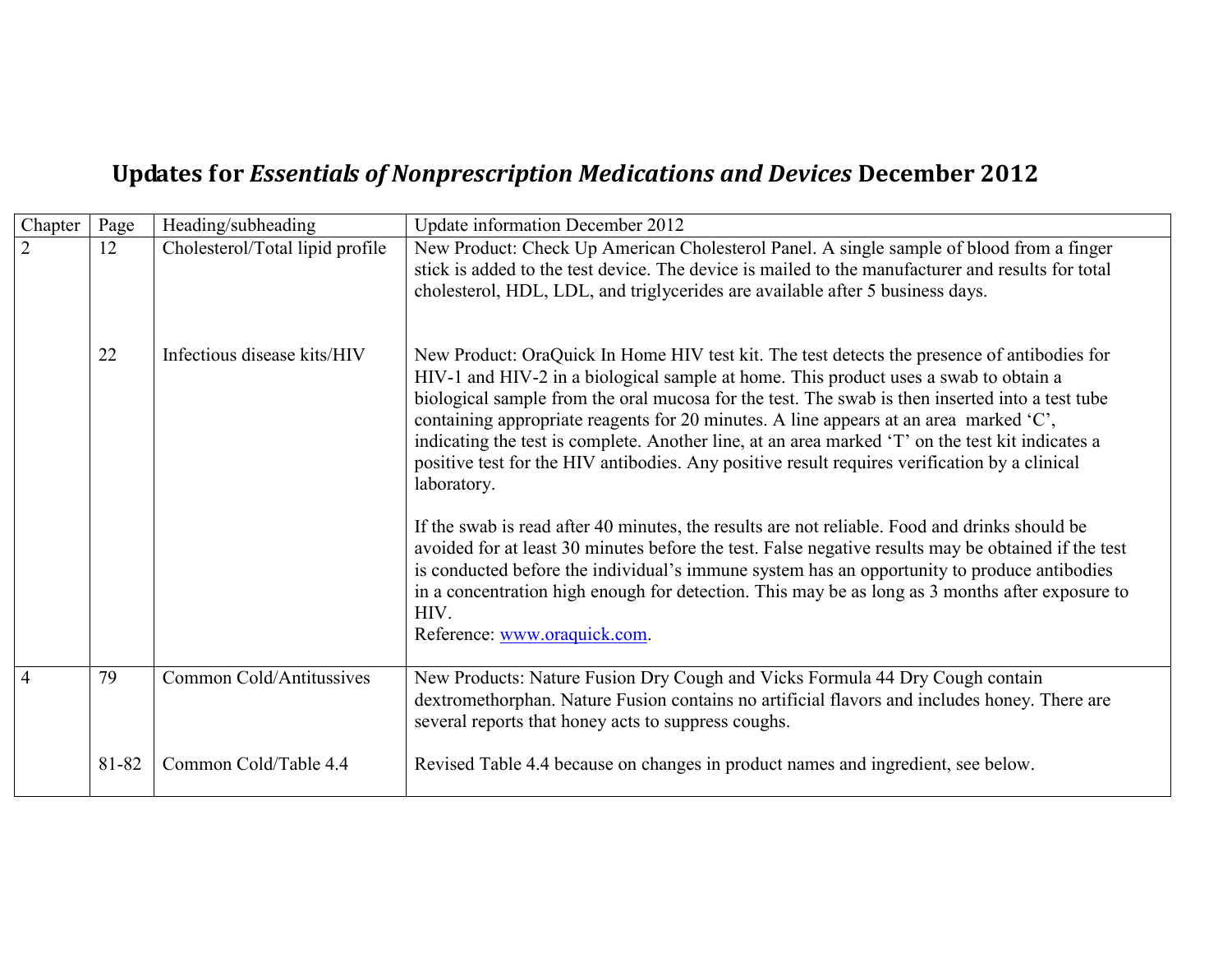|   | 85  | Asthma/Epinephrine                           | New Product: Asthmanefrin contains a racemic mixture of epinephrine, an adrenergic beta-2 drug.<br>It does not contain any chlorofluorocarbons and can be regarded as an adequate substitute for<br>Primatene Mist which was removed from the market because of its chlorofluorocarbon content.                                                                                                                                                                                                                                                                                                                                                                                                                                                                                                                                                                                                                                                                                                     |
|---|-----|----------------------------------------------|-----------------------------------------------------------------------------------------------------------------------------------------------------------------------------------------------------------------------------------------------------------------------------------------------------------------------------------------------------------------------------------------------------------------------------------------------------------------------------------------------------------------------------------------------------------------------------------------------------------------------------------------------------------------------------------------------------------------------------------------------------------------------------------------------------------------------------------------------------------------------------------------------------------------------------------------------------------------------------------------------------|
| 6 | 125 | Products for<br>Women/Menopausal<br>symptoms | The efficacy of isoflavones contained in dietary soy and soy supplements has not been<br>demonstrated to provide significant relief of menopausal symptoms in many short, randomized<br>clinical trials. A recent study on the intake of dietary soy and fiber over a 10 year period did not<br>show any significant effect in preventing menopausal symptoms in premenopausal and<br>perimenopausal women.<br>Reference: Menopausal Hot Flashes Not prevented by Eating More Soy. Medscape. Nov 05, 2012.<br>Black cohosh, a dietary supplement, has also been purported to relieve symptoms associated with<br>menopause. A Cochrane meta-analysis of 16 randomized clinical studies failed to demonstrate any<br>statistically significant effect of black cohosh to relieve menopausal symptoms.<br>Reference: Leach MJ, Moore V. Black cohosh (Cimicifuga) for menopausal symptoms.<br>http://onlinelibrary.wiley.com/doi/10.1002/14651858.CD007244.pub2/abstract. Accessed Sept. 19,<br>2012. |
| 8 | 168 | Musculoskeletal pain                         | The FDA issues additional warnings for the use of topical pain relievers that contain capsaicin,<br>menthol, and methyl salicylate. Symptoms of burning pain and blisters on the skin have been<br>reported. Most patients affected reported use concentration greater than 35 for menthol or 10% for<br>methyl salicylate.<br>Patients should be reminded that these products should not be used on damaged or irritated skin.<br>The affected area should not be covered or bandaged after application of the product. Heat from<br>heating pads or hot water bottles should never be applied after application to the skin.<br>Reference: http://.www.fda.gov/ForConsumers/Consumer<br>Updates/ucm318674.htm?source=govdelivery. Accessed Sept. 19, 2012.                                                                                                                                                                                                                                        |